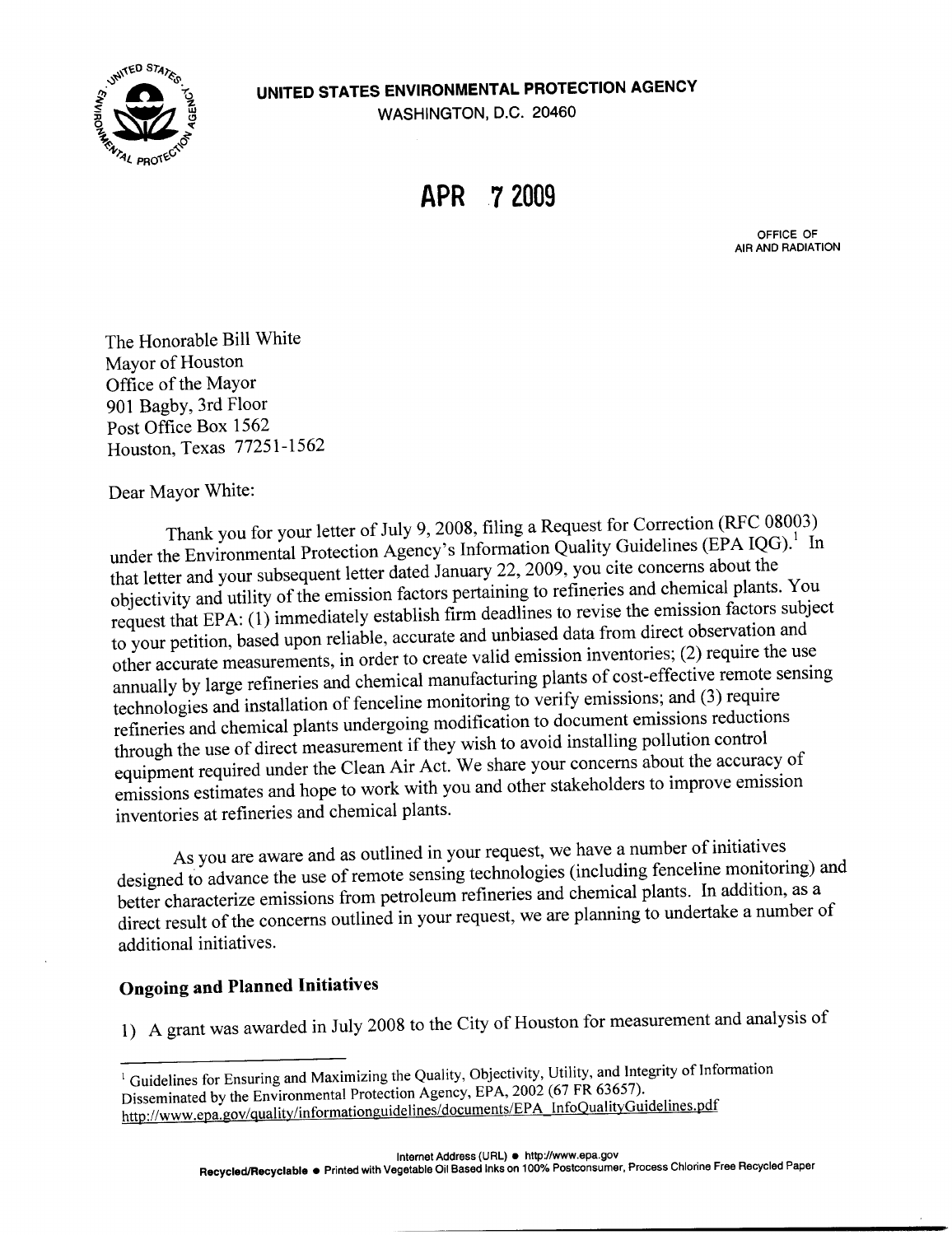volatile organic compound (VOC) and air toxics emissions in the Houston Ship Channel area using DIAL (Differential Absorption LIDAR (Light Detection and Ranging)) technology. This grant demonstrates EPA's support for additional data which Houston area stakeholders can consider in making decisions to achieve improved local air quality. Additionally, the data collected will help our understanding of these emissions nationwide. We look forward to working with you in this effort to prioritize sources for assessment, to ensure the sources are well characterized during the assessment, and to understand the results of the effort. Finally, upon completion of this study (estimated to be in 2010), we will evaluate how best to incorporate these results into future projects and ultimately into future emission estimation guidance.

- 2) Prior to receipt of your Request for Correction, we had begun the development of a protocol handbook (with detailed examples and case studies of previous projects) that would include all essential aspects of undertaking a project using remote-sensing technologies for emissions measurements including data quality objectives, quality assurance plans, validation/verification, and data interpretation. Your request confirms the importance of developing this type of handbook and we are committed to issuing a draft by the end of 2010. Further information on this initiative can be obtained by contacting Dennis Mikel at (919) 541-5511 .
- 3) Subsequent to the completion of the DIAL remote sensing study that was conducted at the BP Amoco facility in Texas City, Texas, we began evaluating the emission estimates from the test data that was collected during that study. In addition, we will also evaluate data from any future remote sensing studies. We believe these data are the appropriate data to review as we improve emissions estimation methods rather than examining past remote sensing data studies conducted at foreign petroleum refineries, where the refining practices may or may not reflect the practices of domestic refineries and the emission sources were not well characterized. We intend to provide a draft analysis of the BP Amoco data to the public for review within the next 6 months. We plan to accomplish this by following the same established procedures that we follow for soliciting public comments on draft emissions factors. Specifically, we will post the draft analysis to our emissions factors web site (http ://www.epa.gov/ttn/chief/efpac/abefpac.html) and notify individuals of the opportunity to comment through our CHIEF Listserv service. Further information on this initiative can be obtained by contacting Brenda Shine at (919)541-3608.
- 4) In direct response to your requests, in January 2009, we began the development of a comprehensive protocol for the estimation of VOC and air toxics emissions from petroleum refineries and chemical plants. This protocol will address all emissions sources and will include startup, shutdown, and malfunction events. In developing the protocol, we will review existing emission factors, including, but not limited to tanks, flares, and cooling towers, and to refine or revise the emission factors as necessary. We plan to make a draft of this protocol available for public review by following the same established procedures that were explained in item number 3 above. In the future, we plan to use data derived from this protocol to: a) evaluate risks to exposed populations; b) conduct comparisons to existing emissions estimates (e.g., TRI) for specific facilities; and c) better characterize the cost effectiveness of controls. In addition, we will develop additional factors and methodologies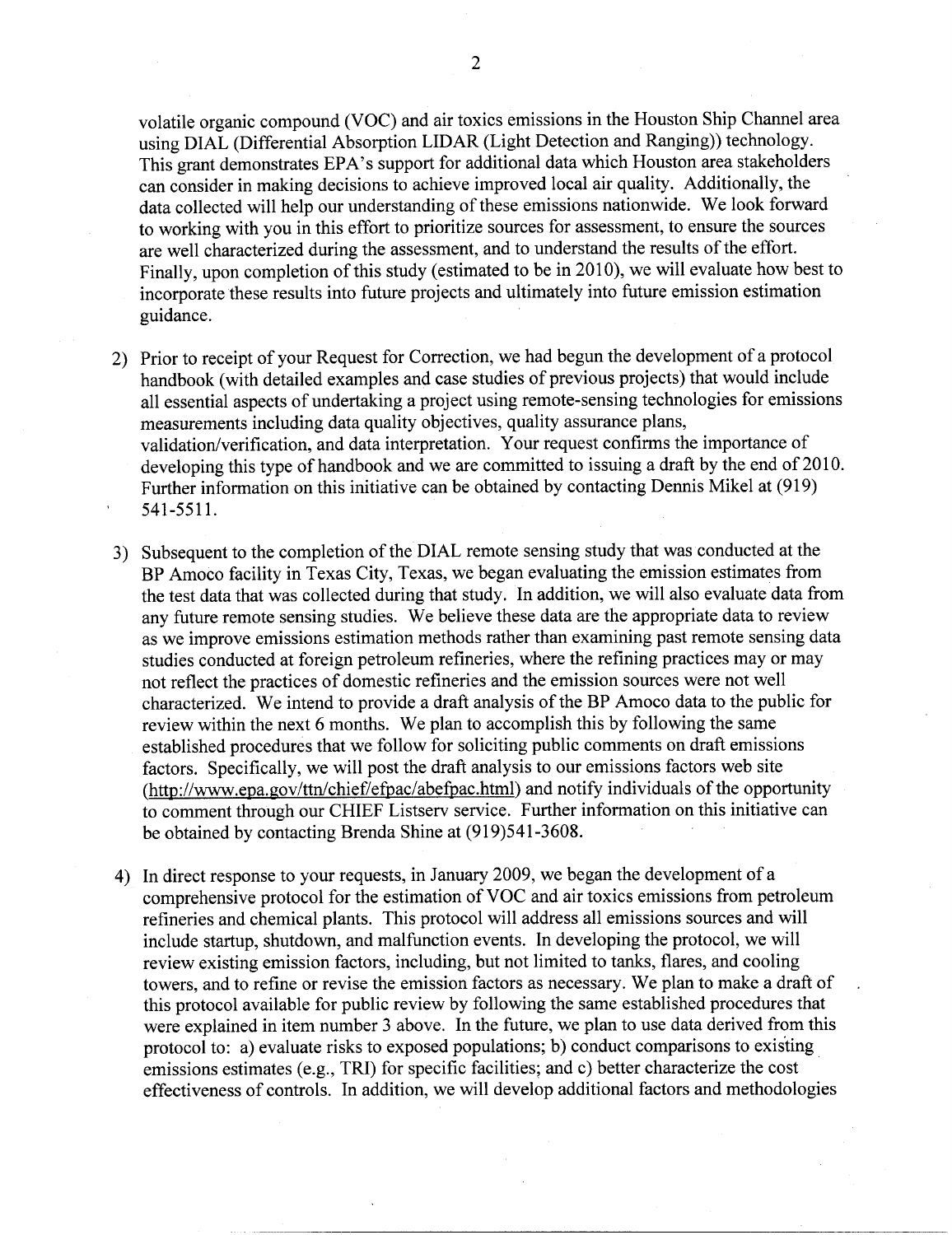for additional emission sources including delayed cokers . This protocol will improve the consistency, transparency and accuracy of future emission estimates for these facilities. Further information on this initiative can be obtained by contacting Brenda Shine at (919) 541-3608.

5) As part of our corrective action strategy to the 2006 EPA Office of Inspector General Report,<sup>2</sup> we have already developed tools such as the Electronic Reporting Tool (ERT) to assist in improving the quality of our emissions factors . In addition, we will continue our efforts to develop a self-sustaining emissions factors program that produces high quality emission factors, quantifies the uncertainty of emissions factors, ensures the appropriate use of emissions factors, considers stakeholder input appropriately, and improves emissions quantification through the use of better tools and knowledge of uncertainty. More information on the ERT can be obtained by visiting

http ://www.epa.gov/ttn/chief/ert/ert\_tool .html, and more information on our efforts to redesign our emissions factor program can be obtained by contacting Bob Schell at (919) 541-4116.

## Background

I believe our rationale for undertaking the initiatives outlined above is best explained by first providing some background information on the purpose and intended use of AP-42 emissions factors. These factors are designed to be representative values relating the quantity of a pollutant released to the atmosphere under normal operating conditions with an activity associated with the release of that pollutant. By their nature, these factors are indicative of situations that have broad applicability and, as such, were originally intended as a tool for use in developing national, regional, state, and local emissions inventories. The idea of developing emission factors to account for site-specific conditions such as upsets, start-ups and shutdowns is counter to the definition of an emissions factor. We do not believe that updating emissions factors to account for such site-specific events is the solution for improving emissions estimates at refineries and chemical plants. We believe the issue is larger than just the quality and coverage of specific emission factors and speaks to the need for a comprehensive protocol for developing emission inventories. The protocol will combine emissions factors (to account for emissions during periods of normal routine operations) with other engineering calculations (to account for emissions during non-routine conditions) to allow for the estimation of facility-wide emissions during any stages of operation at a facility. Ultimately, we believe the lack of such a protocol can lead to omission of emission sources, improper characterization of process data and subsequent emissions data, and inconsistent reporting from one facility to the next.

To illustrate our point, consider some of the more common emission sources at petrochemical and petroleum refining facilities, such as storage tanks and flares. While AP-42 emission estimation equations exist for calculating working and standing losses from tanks, the estimates resulting from these equations depend on whether the user has accurately characterized the material stored in the tanks, the conditions of the fittings and seals, and the ambient conditions surrounding the tanks. If these site-specific conditions are not properly characterized,

<sup>&</sup>lt;sup>2</sup> EPA Can Improve Emissions Factors Development and Management, U.S. EPA Office of Inspector General, Report No. 2006-P-00017, March 22, 2006. http://www.epa.gov/oig/reports/2006/20060322-2006-P-00017.pdf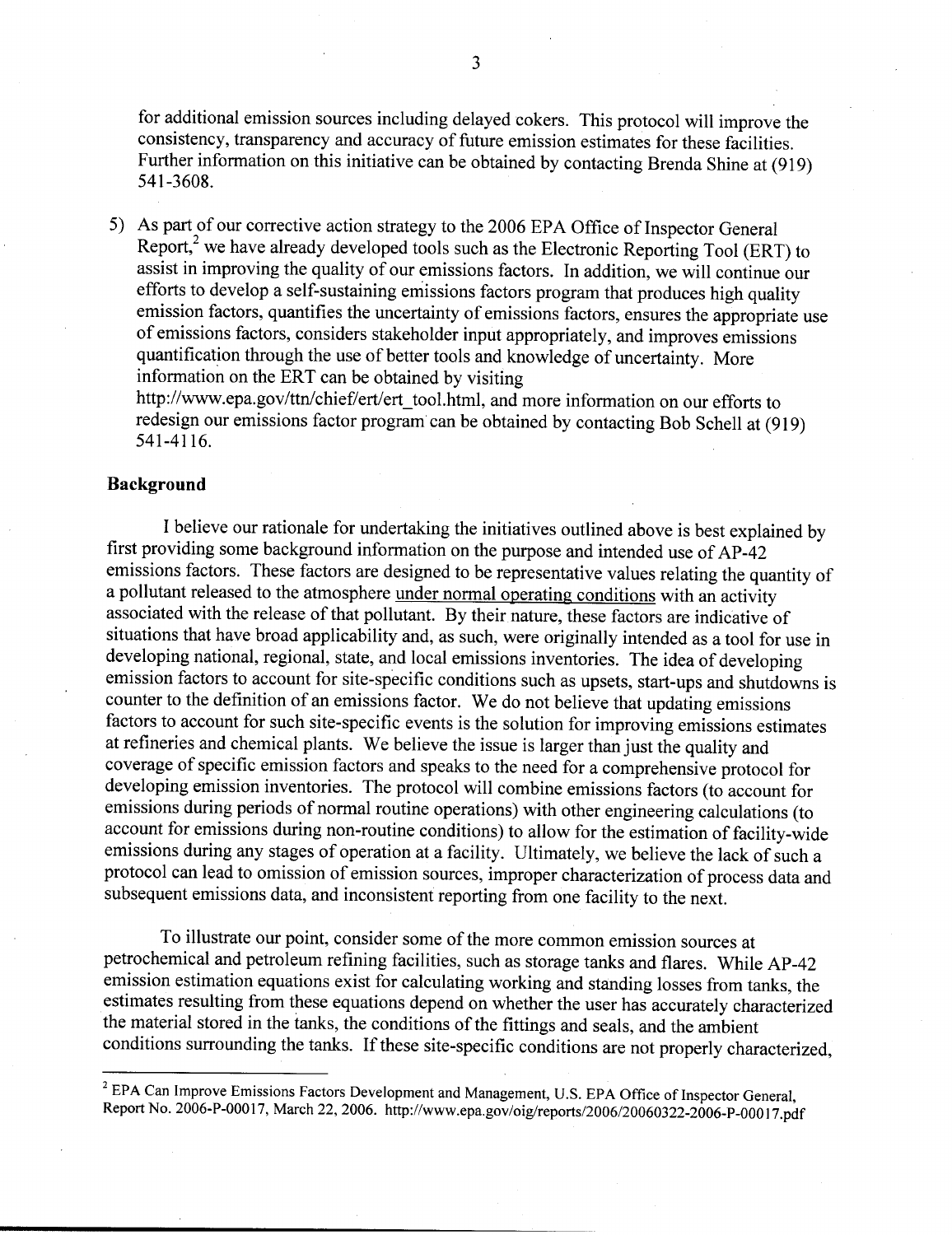the resulting emissions estimates will not be representative. Further, if short term inputs resulting in short-term emission rates are then extrapolated to long term or annual emissions without consideration of variability in operations or other conditions, resulting long term emissions will not be representative. Even if we undertake a study to improve the emissions equations, the inputs to these equations will always be site specific and will always affect the quality and accuracy of the emissions estimates. Similarly, a VOC destruction efficiency of 98 percent is often used for flares. While this efficiency may not be achieved in practice under all conditions (and this is an area where newer, state-of-the-art measurement techniques can inform this debate), other factors, such as flow and concentration and variability over time, are just as important to the emission estimate for a flare. Developing better flare emission factors will not address these site-specific variables that are crucial to the overall estimates.

Therefore, in addition to improving specific emission factors for selected processes (e.g., emissions from delayed cokers), we believe that a more comprehensive approach to addressing how facility-wide emissions estimates are conducted is needed to improve the overall accuracy of future emission estimates. This approach, or protocol, would provide a consistent method for selecting and applying emission factors, where available and appropriate, but also would provide guidance on the use of other emission estimation methodologies that do not rely on emission factors. It would address, among other things, minimum data quality objectives for process inputs, coverage of emissions sources, calculation of non-routine events such as startups, shutdowns and malfunctions, and inclusion of other information that would inform the estimates such as temporal variability in processing operations.

We are committed to developing such a protocol for petroleum refineries and petrochemical plants . As part of this effort, we would also review specific emission factors and initiate work to refine, revise and develop additional factors and methodologies for emission sources, including but not limited to tanks, flares, delayed cokers, and cooling towers. This effort could include the use of optical remote sensing techniques to quantify emission sources as well as startup, shutdown, and malfunction events that have been difficult to quantify. It will also include a critical review of available remote sensing data, conclusions drawn from the assessment, and an assessment/prioritization of sources for further study. Finally, we will also attempt to validate any protocol with actual measurement data. We plan to work with you and other stakeholders to undertake this project.

Finally, as noted in item number 5 above, we have embarked upon an effort to redesign our current emissions factor program for both criteria and air toxics pollutants to (1) make the development of emissions factors more self supporting and open to fuller participation by external organizations; (2) increase the use of electronic means to standardize the development process, quantify the quality components, and streamline all aspects of emissions factors development and use; (3) make the emissions factors uncertainties and emissions quantification methodologies more transparent to users; and (4) provide direction on the proper application of emissions factors consistent with non-inventory program goals including clearer guidance and direction on use of more direct quantification tools (e .g ., emissions monitoring) in lieu of emissions factors. We believe this effort will provide the foundation that will result in high quality emissions factors based on a significant amount of data for many industrial sectors, including the petroleum refining and chemical industry sectors.